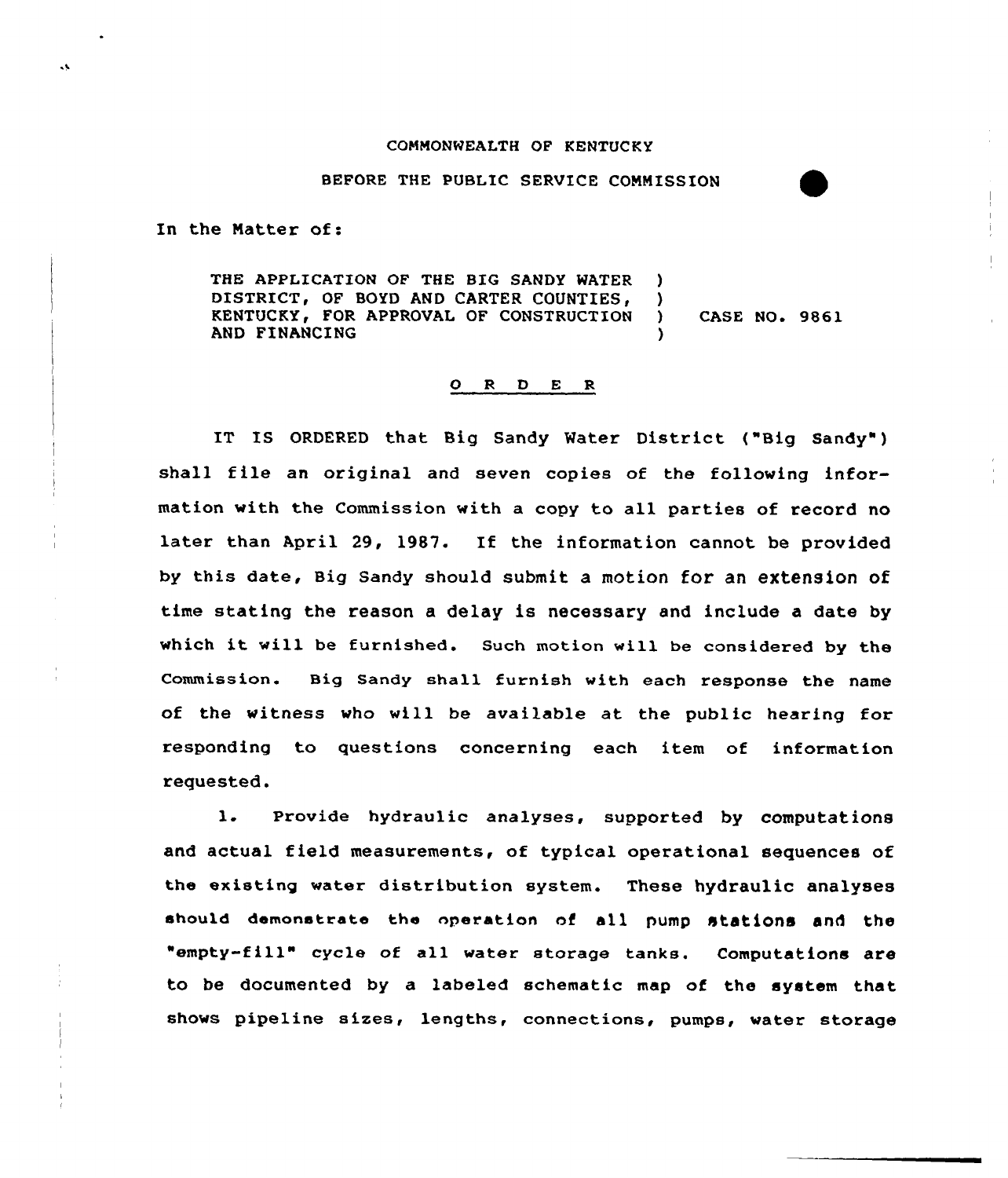tanks, wells, and sea level elevations of key points, as well as allocations of actual customer demands. Flows used in the analyses shall be identified as to whether they are based on average instantaneous flows, peak instantaneous flows, or any combination or variation thereof. The flows used in the analyses shall be documented by actual field measurements and customer use records. Justify fully any assumptions used in the analyses. (Note - these analyses should use the same schematic as the analyses of the proposed water distribution system to facilitate comparison).

2. Provide a summary of any operational deficiencies of the existing water system that are indicated by the hydraulic analyses or that are known from experience.

3. Big Sandy filed computer hydraulic analyses for the proposed water distribution system with its application. Unfortunately these analyses did not depict the "on-off" operation of the existing pump, the "empty-fill" cycles of the existing tanks, etc. Based on this, provide hydraulic analyses, supported by computations and actual field measurements, of typical operational sequences of the proposed water distribution system. These hydraulic analyses should demonstrate the operation of all pump stations and the "empty-fill" cycle of all water storage tanks. Computations are to be documented by a labeled schematic map of the system that shows pipeline sizes, lengths, connections, pumps, water storage tanks, wells, and sea level elevations of key points, as well as allocations of actual customer demands. Flows used in the analyses shall be identified as to whether they are

 $-2-$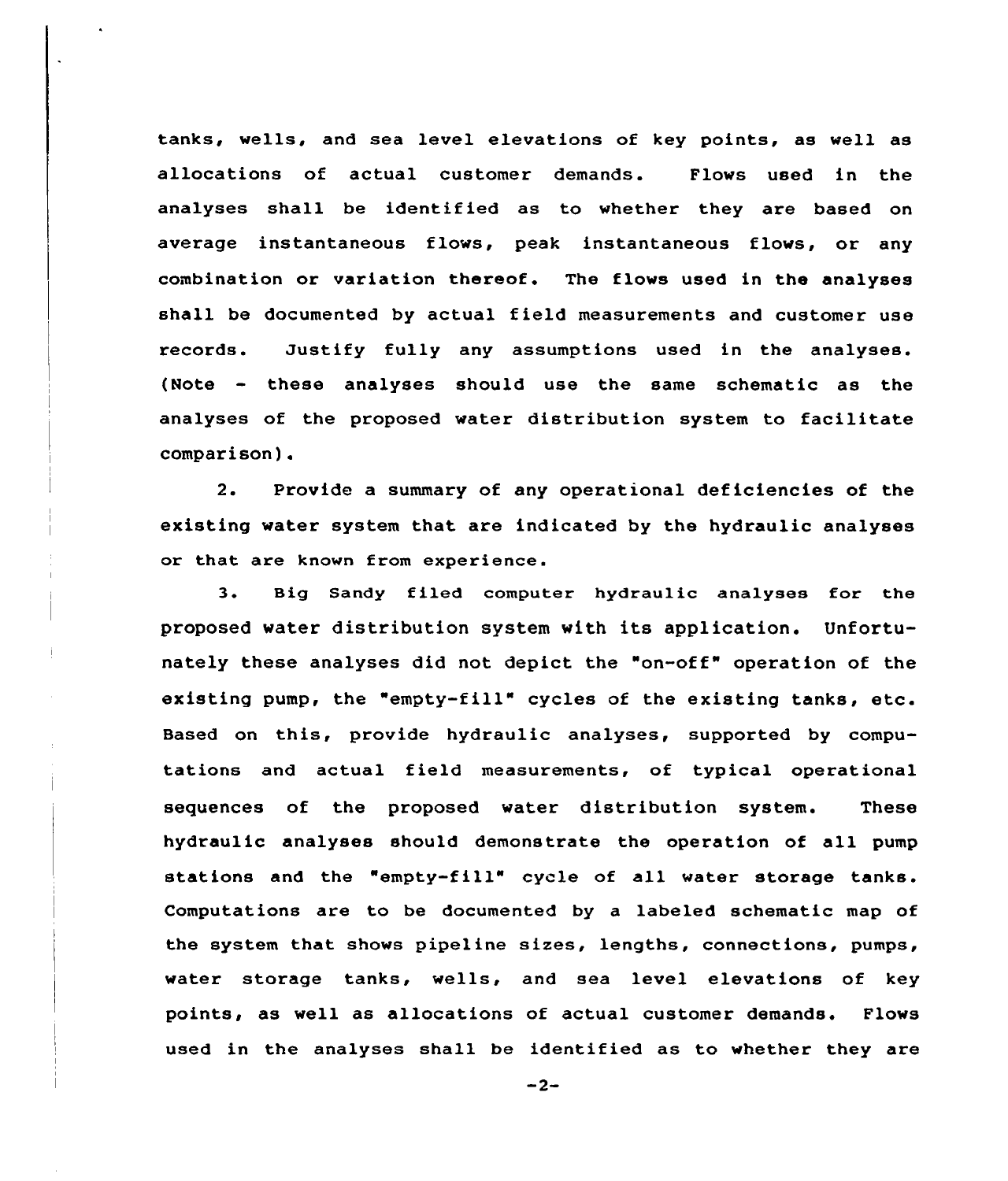based on average instantaneous flows, peak instantaneous flows, or any combination or variation thereof. The flows used in the analyses shall be documented by actual field measurements and customer use records. Justify fully any assumptions used in the analyses. (Note — these analyses should use the same schematic as the analyses of the existing water distribution system to facilitate comparison).

4. In order to obtain realistic results when utilizing computer hydraulic analyses to predict a water distribution system's performance, engineering references stress the importance of calibrating the results predicted to actual hydraulic conditions. This calibration process should include matching field measurements to the results predicted by the computer over a wide range of actual operating conditions. As a minimum this should include average and maximum water consumption periods, as well as "fire flow" or very high demand periods.

Based on the above, explain the procedures used to verify the computer hydraulic analyses filed in this case. This explanation should be documented by field measurements, hydraulic calculations, etc.

5. Provide a pressure recording chart showing the actual 24-hour continuously measured pressure available at the locations listed below on Big Sandy's system. Identify the 24-hour period recorded, the exact location of the pressure recorder and the sea level elevation of the recorder. Also state the schematic )unction number nearest the location of the pressure recorder.

 $-3-$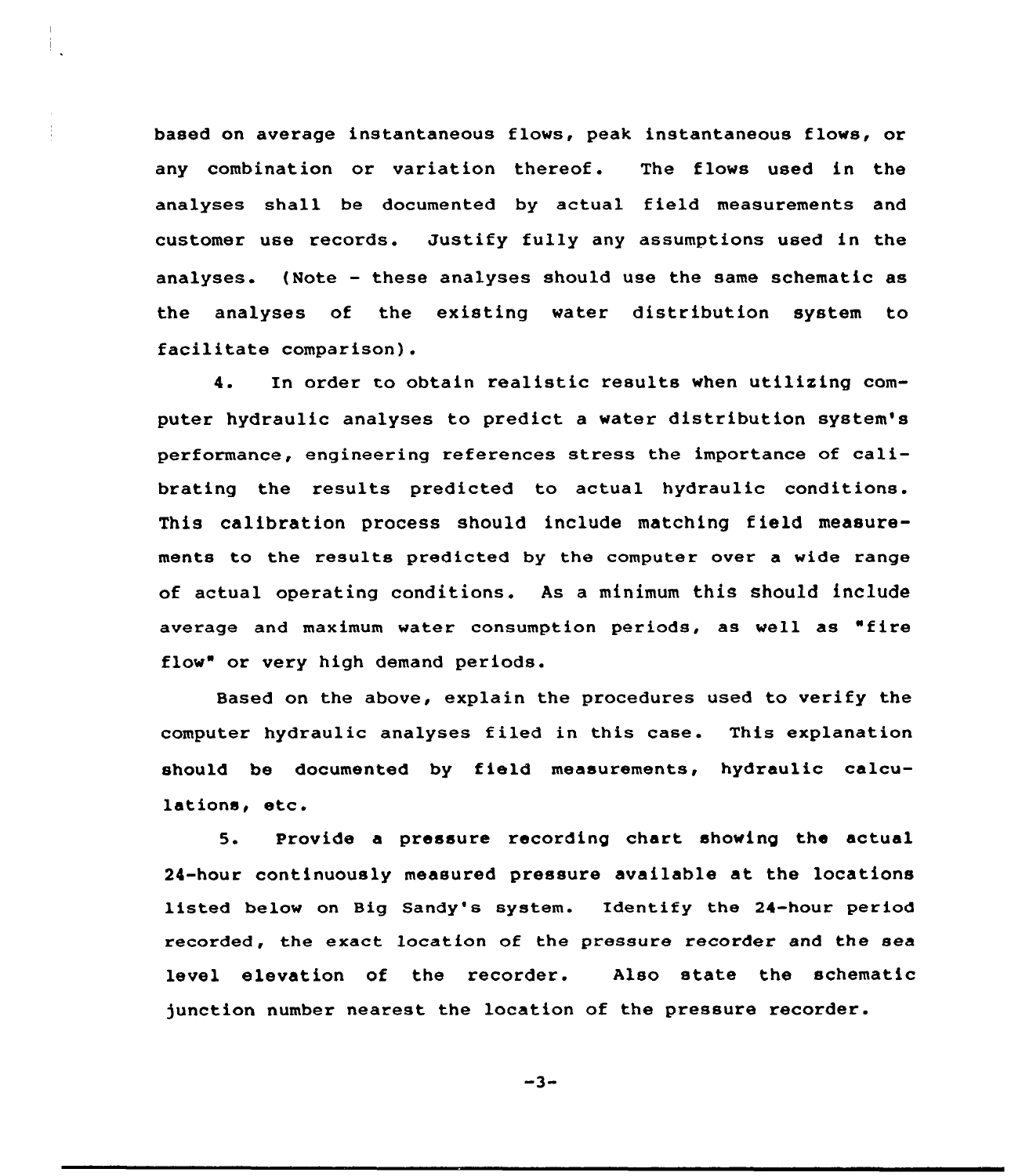a. Water line on the Big Sandy's water system at or near the connection point to the Kenova water system.

b. The water storage tank in the vicinity of junction <sup>16</sup> (U.S. <sup>23</sup> — Tank No. 1).

c. The water storage tank in the vicinity of junction 150 (Bowling Drive — Tank No. 2).

d. The water storage tank in the vicinity of junctions 10S and 108 (Rush Hill — Tank No. 3).

e. On the suction and discharge sides of the pump in line 39.

f. Water lines in the vicinity at or near the connection points of all proposed water line extensions. This should include but is not limited to junctions 18, 62, 63, 73, 81, 88, 100, 110, 127 and 128.

6. Provide <sup>a</sup> list of each of Big Sandy's existing pump stations. Give the location, number of pumps and their rated capacities, and the purpose of each pump station. Explain how the operation of each pump station is controlled. Provide a copy of the pump manufacturer's characteristics (head/capacity) curve for each of Big Sandy's existing pumps. Identify each curve as to the particular pump and pump station to which it applies. hlso state if pump is in use and if pump will remain in use, will be abandoned or will be replaced.

7. Provide a narrative description of the proposed daily operational sequences of the water system. Documentation should include the methods and mechanisms proposed to provide positive control of all storage tank water levels. The description should

 $-4-$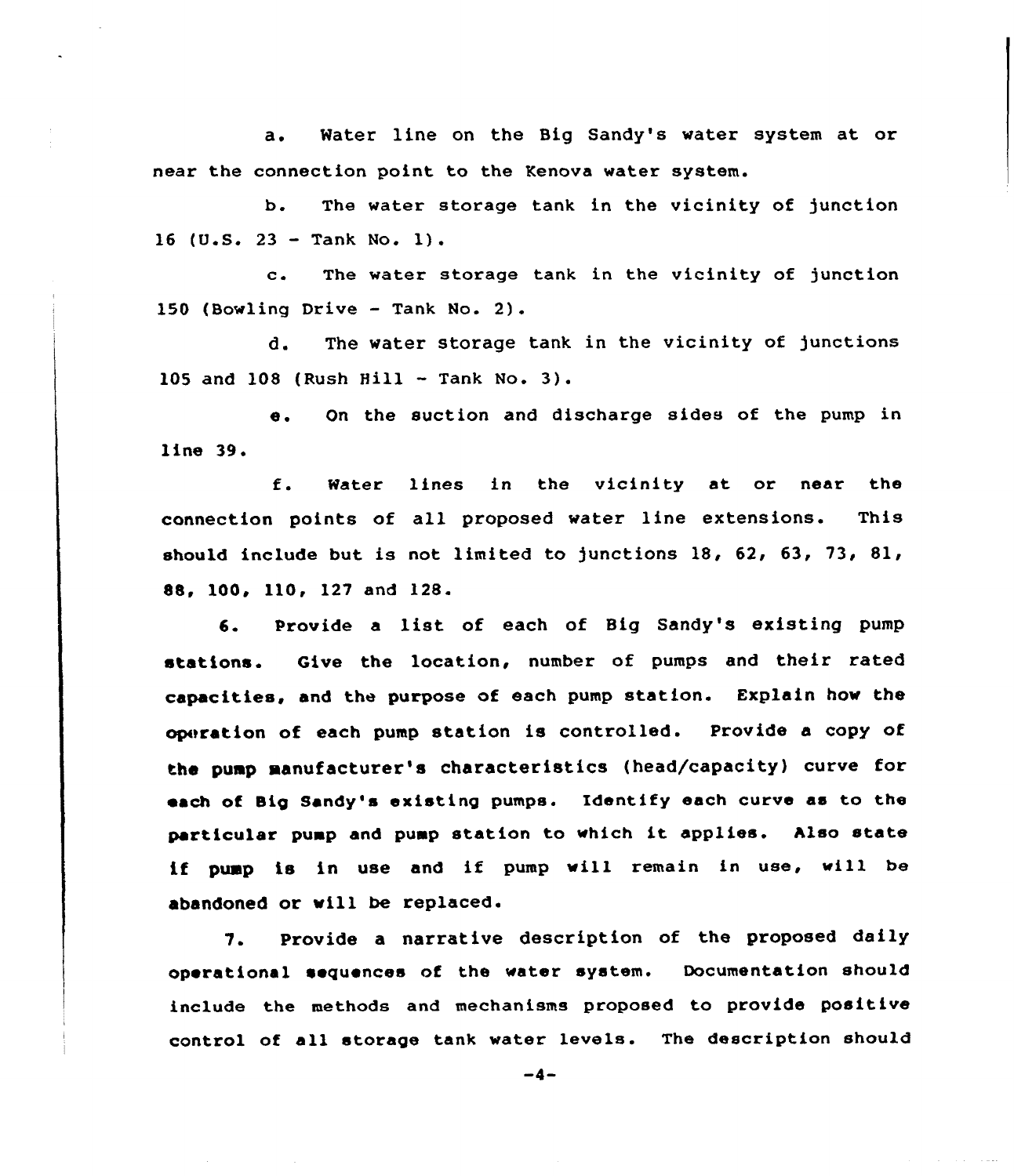also include an hourly summary of how all tanks will "work" {expected inflow ox outflow of water) and how all pumps will function. The description should be fully supported by appropriate field measurements and hydraulic calculations.

8. The computer hydraulic analyses filed in this case for the proposed water distribution system indicates that the potential exists for the system to experience low pressure (less than 30 psig) at Nodes 16, 35, 44, 150 and 131. Pressures at this level are in violation of PSC regulation 807 KAR 5:066, Section <sup>6</sup> {1). Provide details on any preventive measures or additional construction Big Sandy intends to perform to protect against this type of occurrence. Details should be documented by hydraulic analyses and field measurements.

9. The computer hydraulic analyses filed in this case for the proposed water distribution system indicate that the potential exists for the system to experience high pressure {more than 150 psig) at Nodes 39, 56, 57, 61, 62, 65, 73, 80, 83, 88, 100, 104, 106, 108, 110 and 120. Pressures at this level are in violation of PSC regulation <sup>807</sup> KAR 5:066, Section <sup>6</sup> {1). The plans and the schematic indicate PRV's, both existing and proposed, installed to reduce some of these high pressure areas, however the PRV's were apparently not included in the computer hydraulic analyses. Provide details of any preventive measures or additional construction Big Sandy intends to perform to protect against this type of occurrence system wide. Details should be documented by hydraulic analyses and field measurements.

 $-5-$